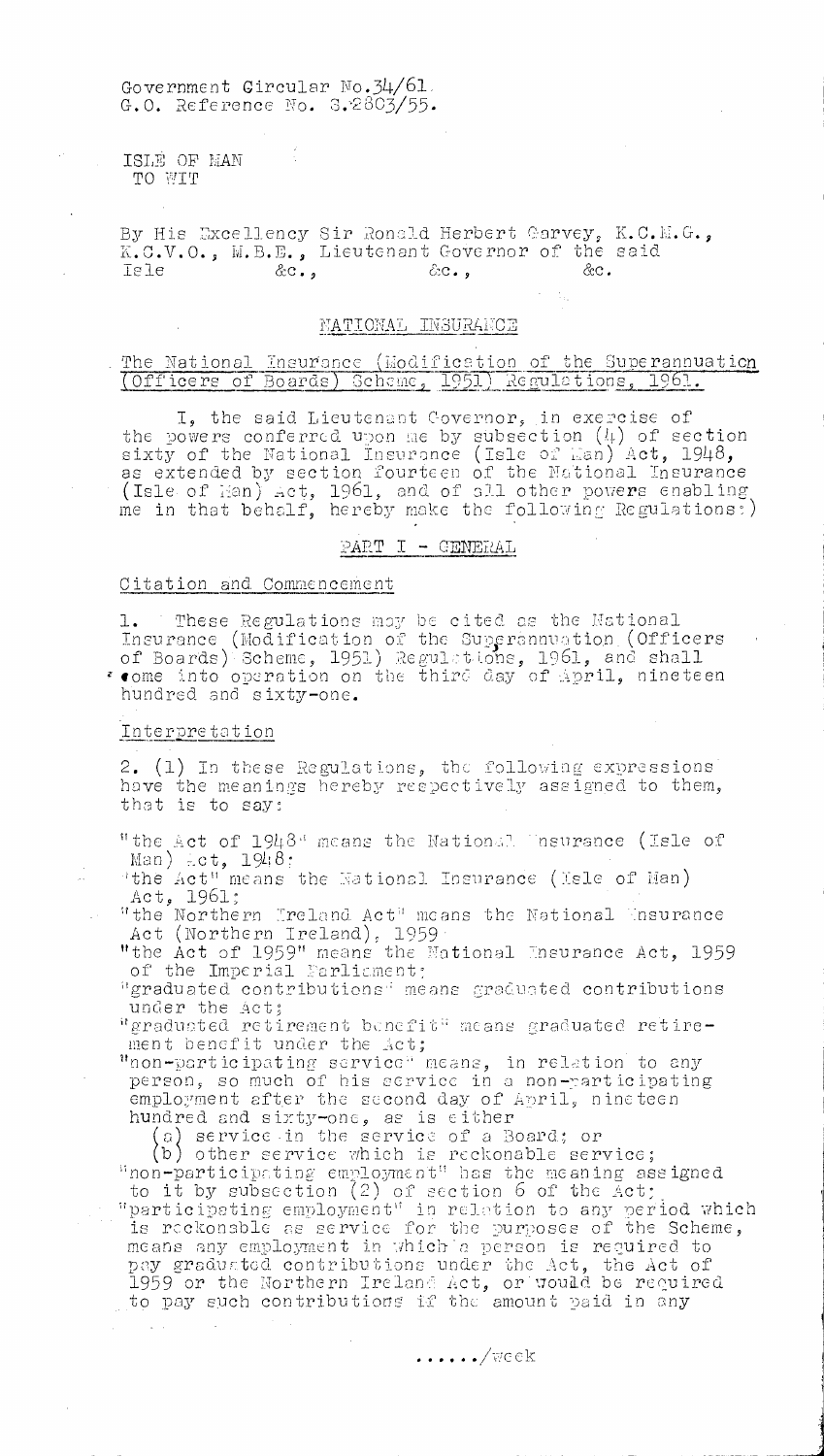week on account of his remuneration exceeded the amount first mentioned in paragraph (b) of subsection  $(1)$  of Section 1 of that 4ct, the Act of 1959, or the Northern Ireland .ct as the case may be, but the expression does not include any period of employment on National Service if, immediately prior to entering National Service, the person was in non-participating employment;

"national graduated retirement benefit" means, in relation to any person, the amount, expressed as a yearly rate, of the graduated retirement benefit which would be payable to him in return for an amount of graduated contributions equal to one such contribution paid in each week of the period of his non-participating service in respect of a weekly payment of remuneration of fifteen pounds:

"a Board" means a Board of Tynwald for the purposes of the Superannuation (Officers of Boards) Acts, 1934 to 19319:

"modifice.tion regulations' means the National Insurance (Nodification of Local Government and Officers of Boards Superannuation Schemes) Regulations, 1949 (Government Circular No. 128/49).

"officer" has the same meaning as in the Superannuation (Officers of Boards) lets 1934 to 1939;

the Scheme" means the Superannuation (Officers of Boards) Scheme, 1951 as continued in force by

- (a) the Superannuation (Officers of Boards) Amendment (Isle of Man Education Authority) Scheme, 1952 and
- (b) the exercise by an officer of any option under the provisions of paragraph 5 of:
	- (i) the Superannuation (Officers of Boards) Scheme, 1959, (Government Circular No.10/59) or
	- (ii) the Superannuation (Officers of Boards)(Isle of Man Electricity Board) Scheme, 1960, (Government Circular No. 61/60):

"pensionable age" has the meaning assigned to it by subsection (1) of section 67 of the National Insurance (Isle of Mon) Act,  $1948;$ 

'reckonable service" means, in relation to any person, service which is reckonable for the purpose of determining the amount of his superannuation allowance; 'superannuation allowance" includes any annual superannuation, compensation or retiring allowance payable under the Scheme:

(2) Any reference in these Regulations to the provisions of any enactments shall be construed, except where the context otherwise requires, as a reference to those Provisions as amended or re-enacted by any subsequent enactment.

(3) The Interpretation ..ct, 1949, shall apply for the interpretation of these Regulations as it applies for the interaretation of an :lot of Tynwald.

#### Modification of the Scheme

 $\mathcal{A}_\mathrm{c}$  and  $\mathcal{A}_\mathrm{c}$  and  $\mathcal{A}_\mathrm{c}$ 

 $\sim$ 

3. The Scheme shall, as from the third day of April, 1961, have effect subject to the modifications contained in these Regulations.

> <u>:</u> CONTREBUTIONS OND CERTAIN OTHER  $\mathbb{P} L$ YI I $\mathbb{P} \mathbb{P} \mathbb{P} \mathbb{S}$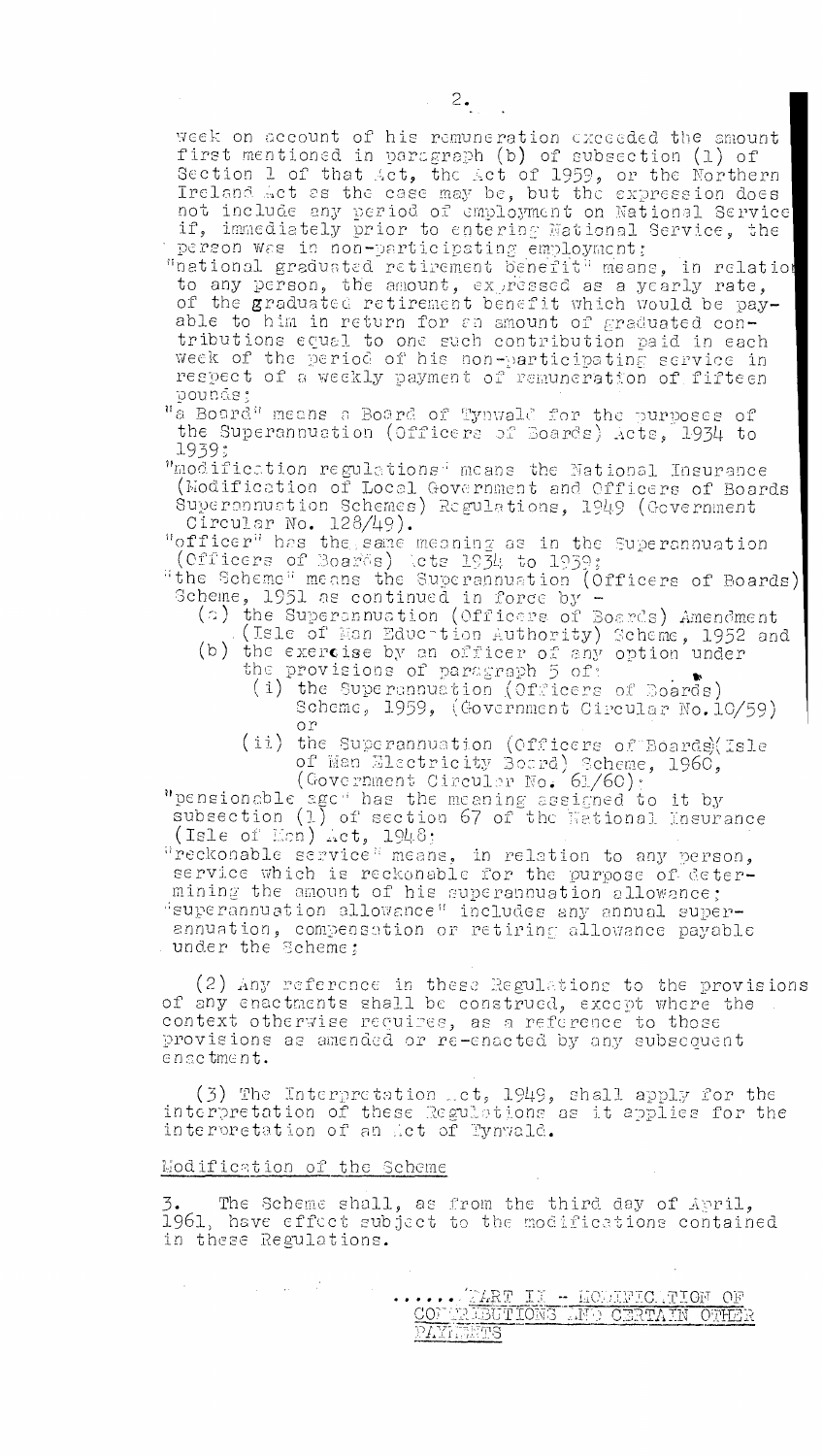#### **PART II - MODIFICATION OF CONTRIBUTIONS** AND CERTAIN OTHER PAYMENTS.

#### Reduction of Contributions

/4. Subject to the provisions of these Regulations, the mount of the contributions payable by an Officer under the Scheme in respect of any period of participating employment shell be reduced by an amount calculated at whichever of the rates specified in paragraphs (a) or (b) hereunder is the greater; that is to say —

- (a) a rate equivalent to one per cent. per annum of so much of his remuneration, ascertained in accordance with the Scheme, as does not exceed 7,780 oer annum, or
- (b) (i) in the case of a man, the rate of three oounds and eightpence per annum, or (ii) in the case of a woman, the rate of three pounds five shillins per annum.

#### Officer whose contributions are not subject to reduction in connection with the fict of 1948

5. In the case of an officer to whom by virtue of Regulations 6, 7, 8, or 9, of the modification regulations, Regulation 2 of those regulations does not for the time being apply, there shall be deducted from the amount by which the contributions payable by that officer are to be reduced under the last foregoing Regulation en amount calculated et the rate of three oounds and eihtbence per annum if the officer is a man or three pounds five shillings per annum if the officer is a woman.

#### Employers' Contributions

6. The contributions to be paid by an employer in respect of any period of participating employment of an officer shall be reduced in the like manner as provided in regulation 4 of these regulations.

Provided that in relation to an officer whose contributions, if any, are not subject to reduction in connection with the modification regulations, the rate of reduction shall be varied as provided in regulation 5 of these regulations.

#### Exclusion of existing provisions for reduction of contributions.

7. So long as the contributions payable by any Officer or employer are subject to reduction in accordance with or employer are subject to reduction in accordance with<br>these part of these Regulations, those contributions shall<br>not be subject to reduction under Regulation 3 of the modification regulations.

#### PIRT IIN - MODIFIC TION OF BENEFITS ETC.

#### Reduction of Pensions

 $\frac{1}{2\sqrt{2}}\sum_{i=1}^{N}$ 

 $\frac{1}{2} \frac{1}{2} \frac{1}{2}$ 

8. (1) Subject to the provisions of paragraph (3) of this regulation, where any period of service reskonable in calculating the amount of any pension to which an officer is entitled under the Scheme has been in participating employment, as from the date on which the officer becomes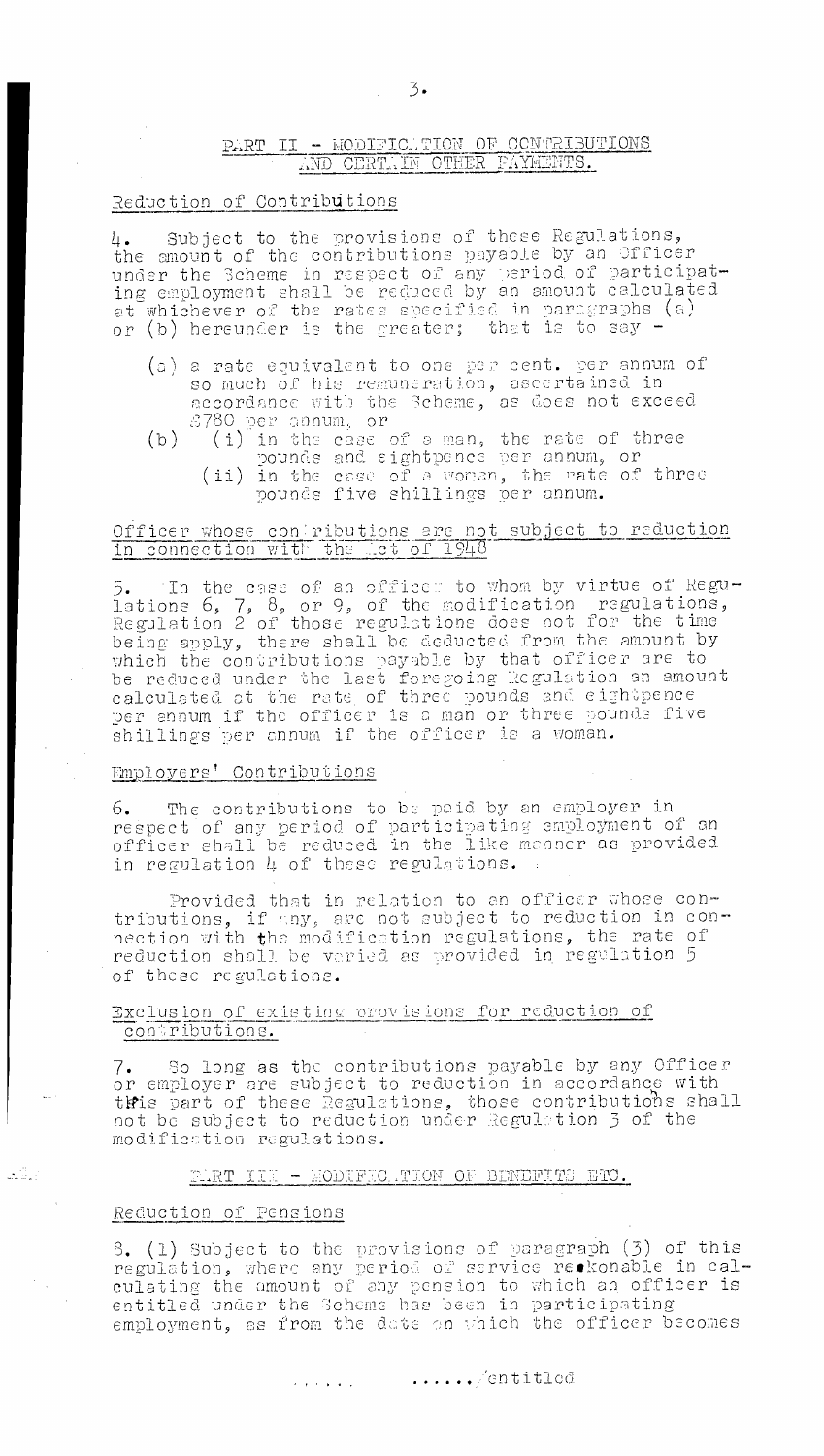entitled to that pension, or if on becoming entitled to the pension he has not yet reached pensionable age within the Meaning of the \_ct of 1948, as from the date on which he reaches that age, the part of the pension which is attributable to any such period of service shall be reduced in accordance with this part of these kegulations and any provision of the modification regulations for the reduction of the pension in connection with the passing of the ..ct of 1948, shall cease to apply in relation to that part of the pension.

Provided that the reduction required. to be made in accordance with this part of these regulations shall not be less then that required to be made under any provision of the modification regulations for the reduction of the pension in connection with the passing of the Act of 1948.

(2) For the purposes of this part of these regulations no account shall be taken of any period, of participating employment occurring in any year if no graduated contributions have been paid under the .ct, in respect of any such period during that year.

(3) Notwithstanding anything in the last foregoing paragraph, a period of employment as an off ${\tt rer}$  in respect  $\vdash$ of which a payment in lieu of contributions is required to be made under the let, shall be treated for the purposes of this part of these regulations as a period of participating employment in respect of which contributions have been paid subject to the reduction provided for by Part 11 of these regulations.

9. (1) 'here a pension payable to en officer would, apart from these Regulations be subject to reduction in accordance with the modification regulations, so much of that pension as is atributable to any period of participating employment shall be reduced -

- (a) for each year of such employment which is reckonable as contributing service in calculating the amount of that pension by a sum equal to one two-hundred-and-fortieth of so much of the remuneration on which the pension Was calculated as does not excccd  ${\scriptstyle{\triangle}780}$  per annum, and
- (b) for each year of such employment which is reckonable as non-contributing service in calculating the amount of the pension by a sum equal to one four-hundred-shd-eightieth of.so much of such remuneration as aforesaid;

(2) Where an officer becomes entitled to a pension on  $\bullet$ easing to be employed in non-participating employment no account shall be taken for the purposes of this regulation of any retiring remuneration in excess of  $\mathcal{B}\mathcal{H}66$ per annum.

#### Reduction of pensions payable to certain classes of officer.

10. Where a pension payable to an officer would, apart from these legulations be subject to reduction under subparacraph (1) or (2) of paracraph (3) of reculation  $4$ of the modification regulations, so much of that pension<br>as is attributable to any period of participating employment shall be reduced in accordance with the said sub- $\,$ paragraph (1) or sub-paragraph (2) as the case may be,

 $\bullet$  , we see that  $\mathcal{L}_{\mathcal{A}}$  ,  $\mathcal{L}_{\mathcal{A}}$  ,  $\mathcal{L}_{\mathcal{A}}$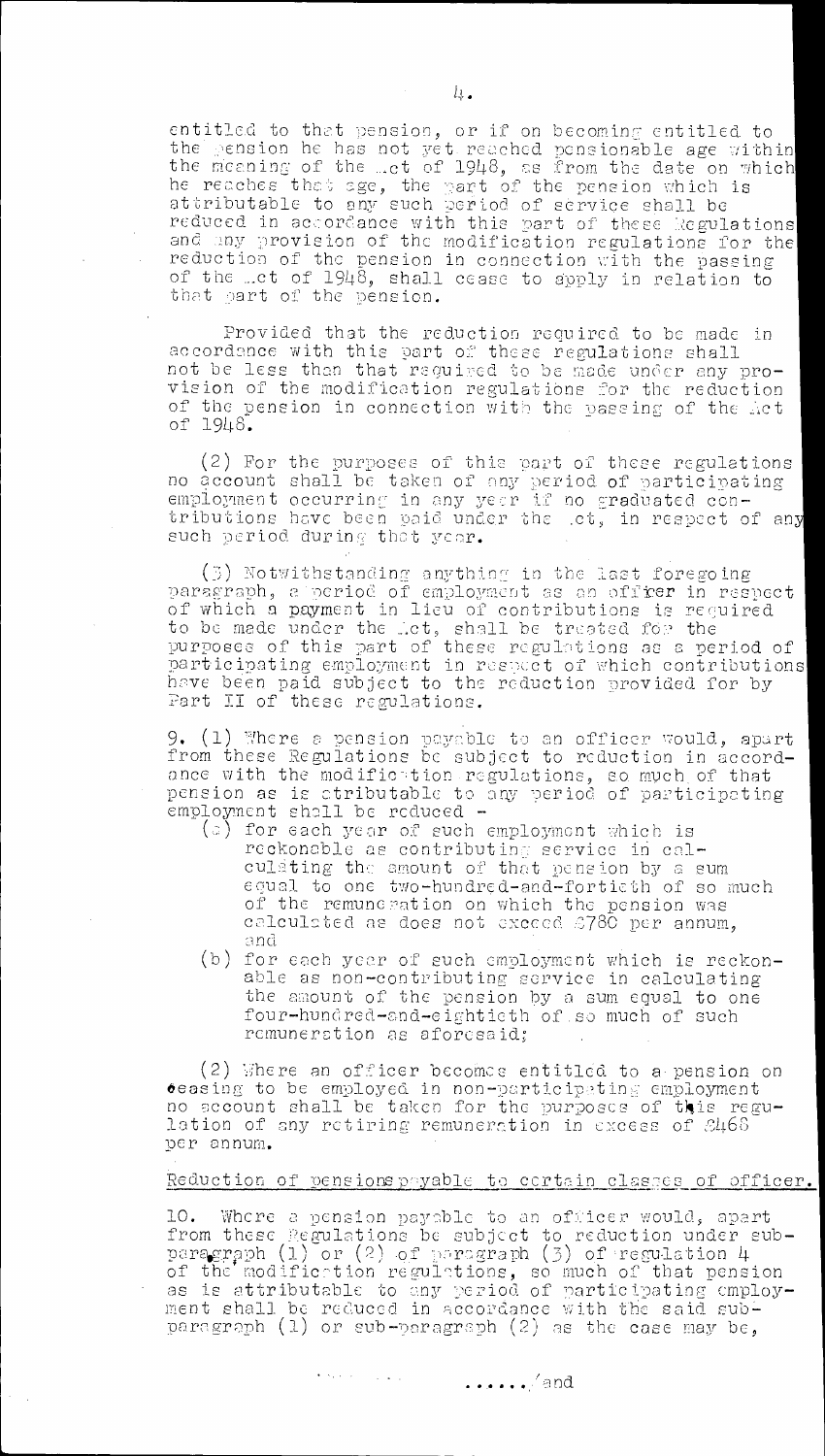and shall be further reduced in accordance with Regulation 9 of these Regulations, but shall be increased by the sum of one pound fourteen shillings for each year of contributing service and seventeen shillings for each year of non—contributing service comprised in that period.

#### Service in excess of 40 years

11. Where the period reckonable for the calculation of a pension exceeds 40 years' contributing service or 40 years' contributing and non-contributing service, the noncontributing service being reckoned at half its actual length, then —

- (a) in the case of any pension to which regulation 9 of these regulations applies there shall be deducted from the amount by which the pension is to be reduced under that regulation, the sum of one pound fourteen shillings in respect of each completed year of such excess period<sup>.</sup> and
- (b) in the case of a pension to which regulation 10 of these regulations applies, there shall be deducted from the amount by which the pension is to be reduced under that regulation an amount in respect of each such year equal to that by which the pension would have been reduced under  $\texttt{sub-pargraph}$   $(1)$  or  $(2)$  of paragraph  $(5)$  of Regulation  $4$  of the modification regulations had the year been reckonable as contributing service.

#### Pensions not subject to reduction in connection with the Act of 1948

12. Where a pension paynble to an officer is not subject to reduction in accordance with paragraph (3) of regulation 4 of the modification regulations, so much of that Pension as is attributable to any. period of participating employment shall be reduced in accordance with Regulation 9 of these Regulations, but shall be increased by the sum of one pound fourteen shillings for cach year of contributing. .service and seventeen shillings for each year of non—contributing senvice comprised in that period.

#### Reduction of gratuities

15. (1) Subject to the provisions of this regulation, if there is payable to or in respect of an officer a gratuity under the Scheme and, by reason of the cessation of his employment, a payment lieu of contributions is required to be made under the Act or such n payment has previously been made in respect of him in circumstances not involving a return of contributions, the gratuity or similar benefit shall be reduced . by a cum omounting to half of the payment in lieu of contributions or half of the aggregate of such payments if more then one has been made.

 $(2)$  No payment in lieu of contributions shall be taken into account for the purpose of this regulation - $(a)$  on more than one occasion;

- b) if the payment was made on the termination of any period of employment which is not reckon- able as service for the purposes of the scheme; or
- (c) if the payment is one which hasjpeen reduced under regulation 15 of the National Insurance

 $\ldots$ .../(Isle of Han)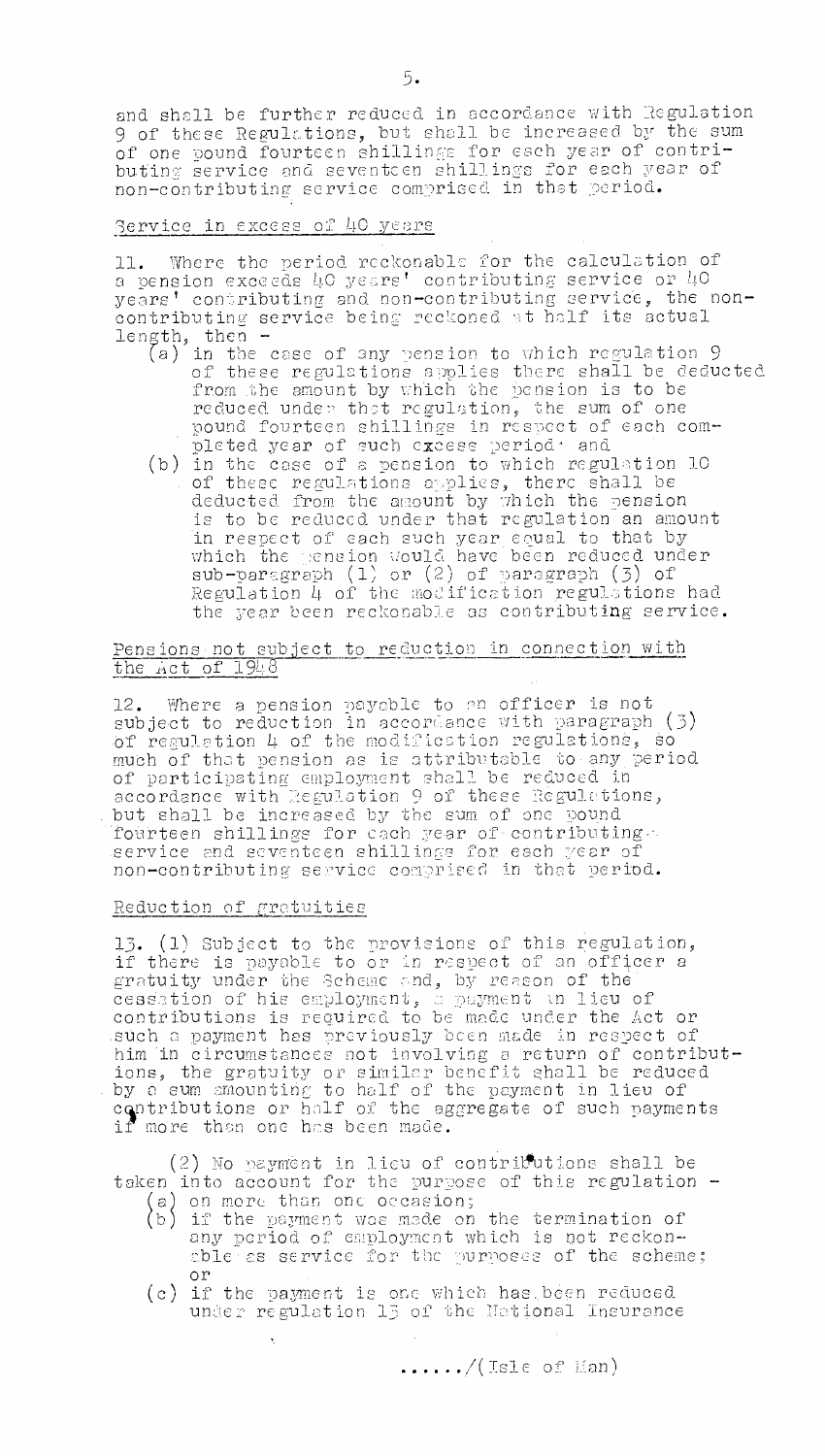(Isle of Man)(Non-Participation - issurance of Equivalent Pension Benefits) Regulations, 1961, or any corresponding regulation in the United Kingdom or Northern Ireland. -

#### Reduction of pension in respect of other reckonable employment

14. (1) Where a person has become employed as an officer after having been employed in other employment, (in this regulation referred to as "his former employment") and by virtue of any provision his service in his former employment is to be reckoned in any manner and to any extent as service as an officer then, if his former employment included any period of participating employment or non-participating employment at the end of which a payment in lieu of contributions had been made under the Act, the Act of 1959, or the Northern Ireland Act, so much of any pension payable to him as is attributable to any pension payasic to him as is reduction for which this part of these regulations provides, be reduced in like manner as if -

- (a) he had continued in his former employment and. LIctired from it on the day when he ceased to be employed as an officer; and
- (b) any modification provision applicable to him immediately before he ceased to be employed in his former employment had been applied in relation to the period of his service before that date.

(2) The extent to which any retirement benefit shell be regarded as subject to reduction in connection with the Act, shall be the extent to which that benefit would be reduced under regulation 12 of these regulations if that regulation applied for the reduction of the benefit.

### Adjustments following payments in lieu of contributions

• 15. (1) Subject to the provisions of this regulation, where an officer leaves employment or dies in circumstance in which under the principal regulations there is payable to or in respect of him en amount by way of return of contribitions and a payment in lieu of contributions under the Act, the ct ef 1959 or the Northem Ireland Act has previously been made in respect of him in circumstances not involving a return of contributions, the amount payable to or in respect of him by way of return of contributions shall be reduced by a sum equal to the amount, or aggregate of the amounts, by which, under sub-section 5 of section 9 of the Act, or under the corresponding provision of the .ct of 1959 or the Northern Ireland Act, as the case may be, any payment by way of return of contributions could have been reducted if one had been made at the time when the previous payment in lieu of contributions was made.

(2) No payment in lieu of contributions shall be taken into account for the purposes of this regulation -) on more than one occasion; or

(b) if the payment is one which has been reduced under regulation 15 of the Thionnl Insurance (Isle of Man) (Non-Participation - Assurance of Equivalent Sension Benefits) Regulations, 1961, or any corresponding regulations in the United Kingdom or Northern Reland.

 $\ldots$ ,  $(3)$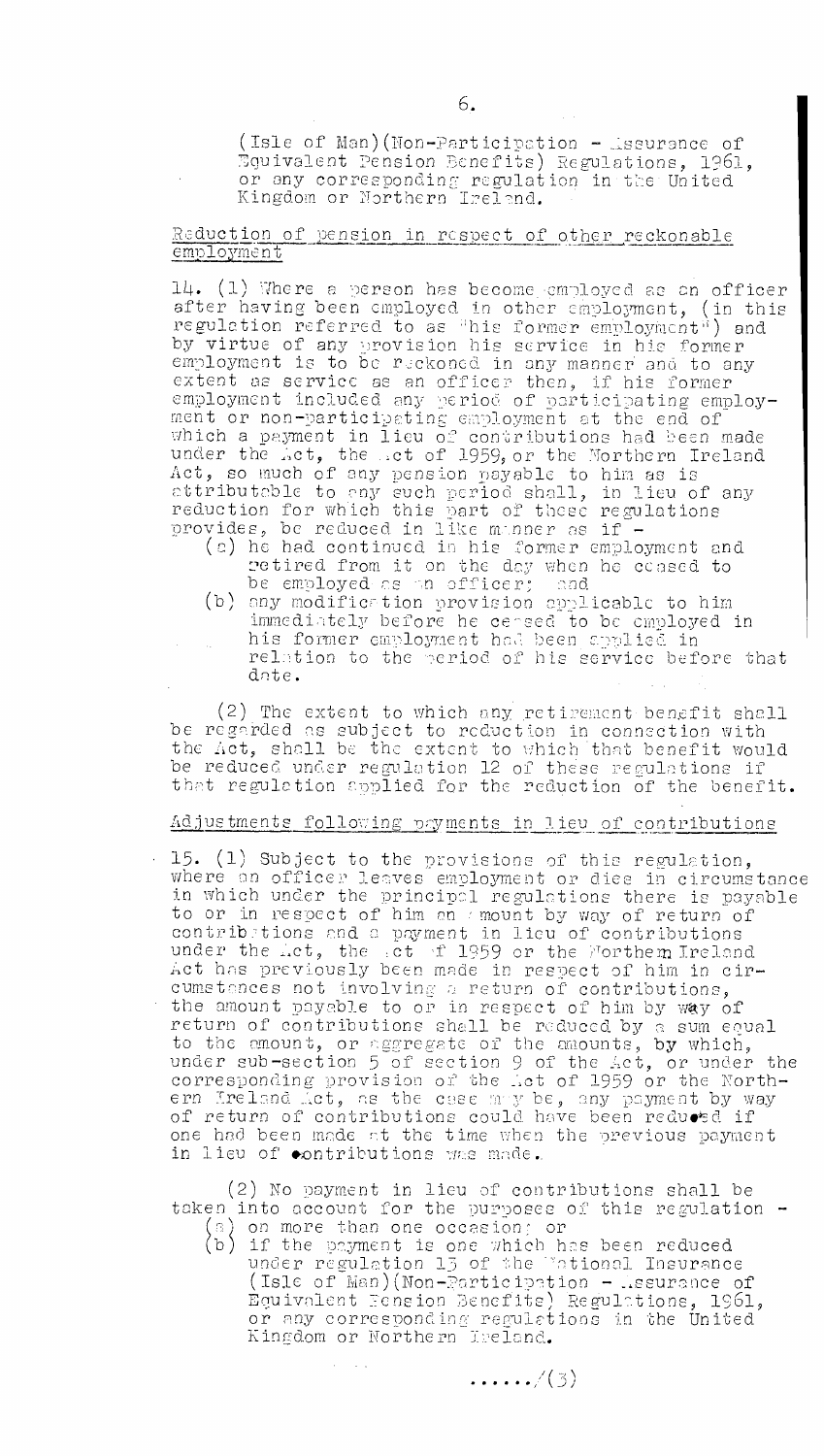$(3)$  Where a payment to any officer by way of return of contributions is reduced under sub-section  $(5)$  of ection 9 of the Let of 1961, or under paragraph (1)<br>of this regulation or under any corresponding provision in<br>the United Hingdom or Northern Ireland, the emount by<br>which the payment is reduced shall be treated for the purposes of any subsequent return of contributions to which to and retained by the officer.

#### PART IV - MISCELLANEOUS

#### Contributions deemed to have been made

16. If in respect of any period an officer pays no contributions under the Scheme by virtue of the fact that the amount of the reduction in his contributions provided for by these acgulations equals or exceeds the amount of his contributions he shall, nevertheless<br>be deemed for the purposes of the Scheme to have made the contributions required by the Scheme in respect of that period.

#### Fractions of a penny

17. For the purposes of these Regulations, no account shall be taken of fractions of a penny less than a halfpenny and fractions of a penny of a halfpenny or more shall be treated as a penny.

PART V - LIMITATION OF FORFEITURE, SUREENDER, COMMUTITEON, ETC., OF PENSIONS

18.

- (1) No provision in the Scheme -<br>(a) for the surrender, commutation or assignment of a pension, or
- (b) for the forfeiture, reduction, termination or suspension of a pension if invoked for any cause other than one prescribed by regulations made under paragraph (c) of subsection (1) of section 7 of the Let

so far as it affects any officer who is, or was immediately before he censed to be employed, in non-participating<br>employment, shall oper te so as to reduce a pension payable<br>to an officer who attains the age of sixty-five years in the<br>case of a man, or sixty years in the case of a weekly rate to the graduated retirement pension which would be payable to the officer under the ..et, in return for an amount of graduated contributions equal to one such contribution paid in each week of the period of his service in respect of a weekly payment of remuneration of 215.

(2) for the purposes of the last foregoing<br>paragraph, "service" manns service reckonsble by an<br>officer for the purposes of collecting the amount of<br>any benefit payable to him, except any curlier period<br>of service in respec

- (a) a payment in lieu of contributions has been made under the Act, or
- (b) equivalent pension benefits satisfying the requirements of Port II of the Act have<br>premients of Port II of the Act have continued/.....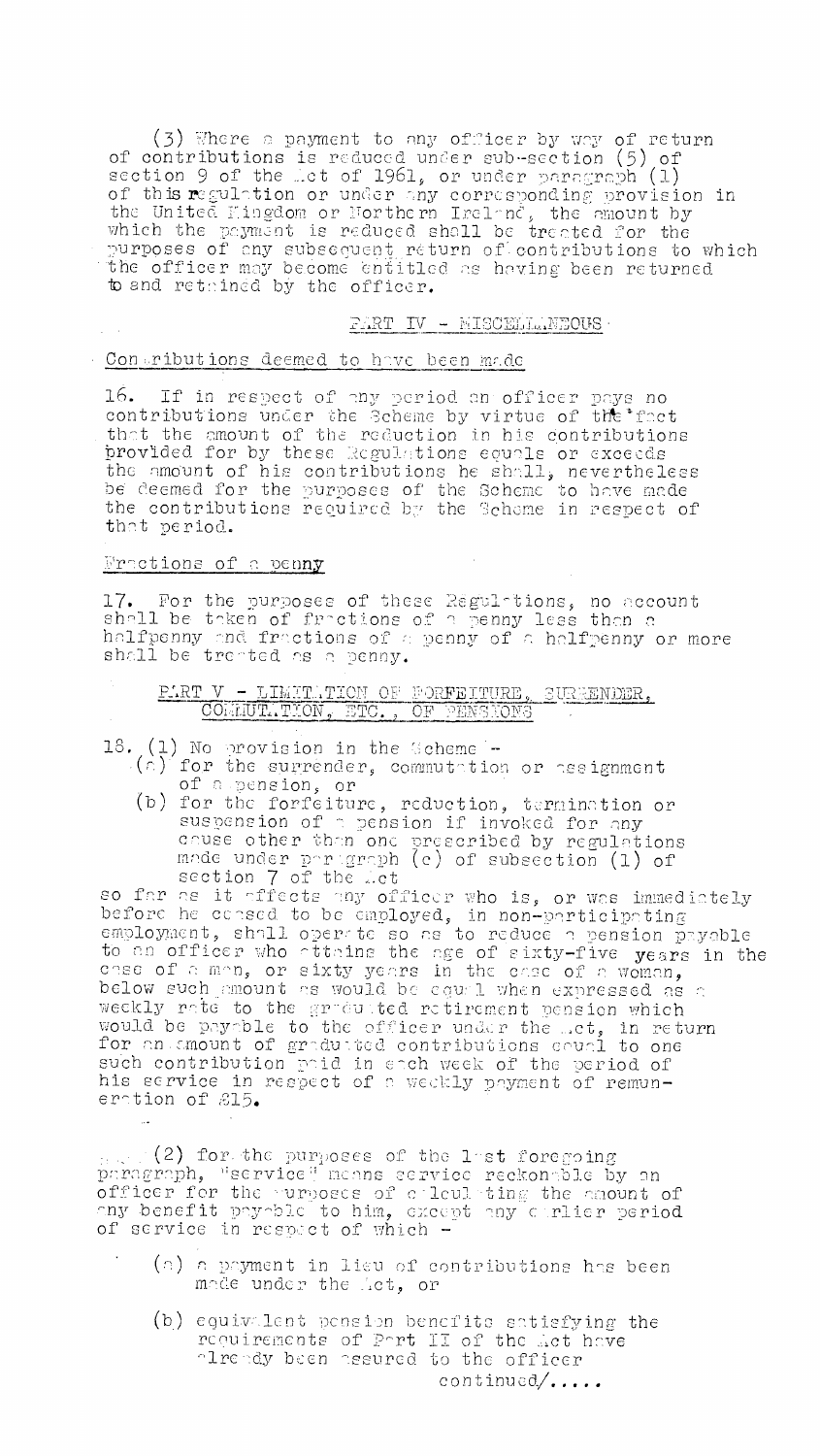# PART VI - COMMENCEMENT OF BENEFITS NOT LATER THAN INSURED PENSIONABLE .. GE.

19.  $-$  (1) Notwithstanding any provision contained in the Scheme to the effect that a benefit is not payable to an officer who attains the age of aixty years unless the officer has completed forty years' scrvice, a female officer not otherwise entitled to receive a Temate officer not observise entitled to receive a<br>
"Denefit under the scheme shall be entitled thereunder<br>
to receive the benefits mentioned in paragraph (2)<br>
of this regulation on ceasing to hold an employment<br>
in which service.

(2) The benefits referred to in paragraph (1) of this regulation are such benefits as would have been payable to a female officer under the scheme in respect of the service actually reckonable by her immediately before she ceased to hold her employment if.

(a) she had then reached pensionable age, and

(b) the amount of any benefit so calculated has been reduced according to the age at which she ceased to hold her employment by the percentage shown in the column appropriate to her pensionable age in the table set out in the schedule to these regulations:

Provided that any annual pension so payable shall not, when expressed as a weekly amount, be less than the emount of the preducted retirement benefit which would be payable to the officer under the Act in return for an amount of graduated contributions equal to one such contribution paid in each week of the period of her service in respect of a weekly payment of remuneration of fifteen pounds.

(3) For the purposes of the proviso to the last<br>foregoing paragraph "service" means service in a non-participating employment which is reckonable by the officer for the purpose of calculating the amount of any benefit payable to her except any earlier<br>period of such service in respect of which -

- (a) a payment in lieu of contributions had been made under the Act, or
- (b) equivalent pension benefits satisfying the requirements of Part II of the Act had already been assured to the employee.

continued/9.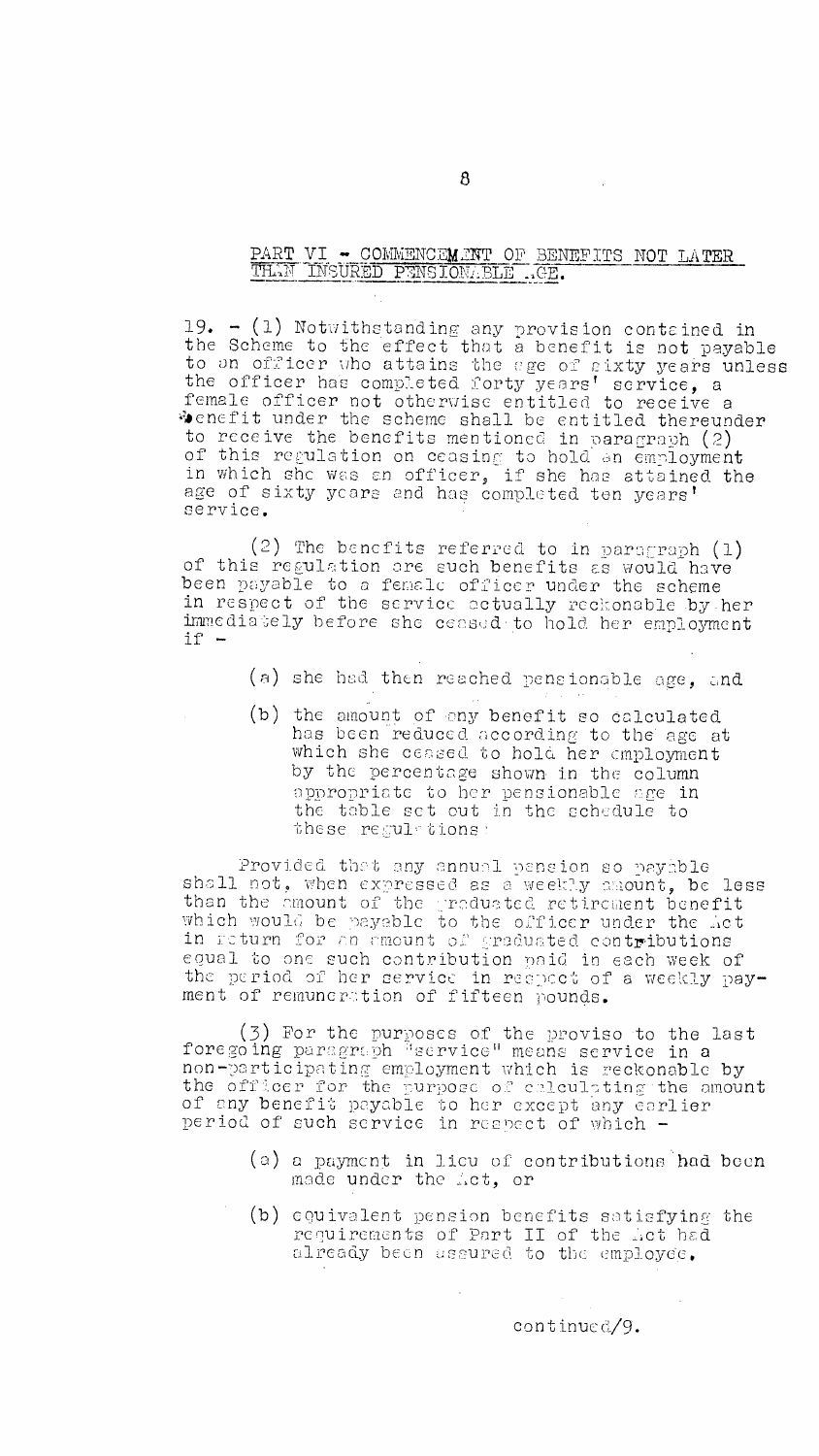# $SCH$ EDULE $\qquad$

### Reduction of Retimement Benefits under

## Regulation 19.

| Age of<br>woman on<br>ceasing to<br>be employed | Percentage reduction to be made under<br>Regulation $19(2)(b)$ by reference to the<br>under-mentioned pensionable age |            |         |                                         |                                 |
|-------------------------------------------------|-----------------------------------------------------------------------------------------------------------------------|------------|---------|-----------------------------------------|---------------------------------|
|                                                 | 61 -                                                                                                                  | 62         | $-63$   |                                         | 65                              |
| 6С<br>61<br>62<br>63<br>64                      |                                                                                                                       | 15<br>- 3. | 21<br>8 | -28.<br>$15$ 22<br>76<br>$\ddot{\circ}$ | -53<br>28<br>23<br>$\mathbb{C}$ |

GIVEN under my hand this day of 1961.  $\mathcal{L}_{\rm eff}$  $\frac{1}{2} \frac{1}{2} \frac{1}{2} \frac{1}{2}$ 

Lieutenant Governor.  $\langle \hat{u}_k \rangle$  .